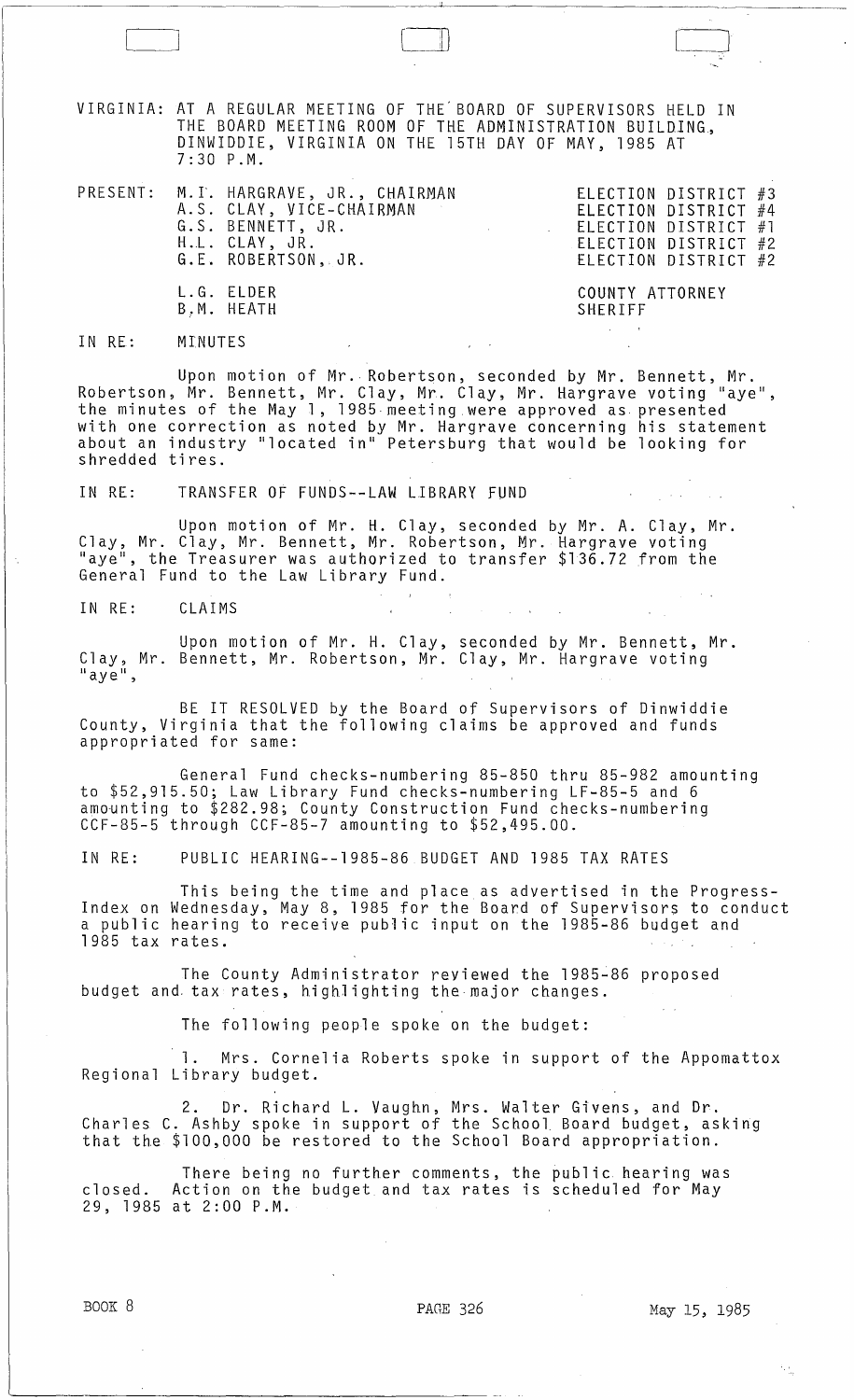IN RE: PERSONNEL MANAGEMENT SYSTEM--ADOPTION FOR COUNTY EMPLOYEES UNDER THE JURISDICTION OF THE BOARD OF SUPERVISORS

Upon motion of Mr. H. Clay, seconded by Mr. Robertson, Mr. Clay, Mr. Robertson, Mr. Clay, Mr. Bennett, Mr. Hargrave voting "aye", the following resolution was adopted:

WHEREAS, the firm of Robinson, Farmer, Cox Associates developed a personnel management system for the County of Dinwiddie, consisting of personnel policies, grievance procedure, a pay and classification plan and performance evaluation system; and

WHEREAS, the thirteen employees under the jurisdiction of the Board of Supervisors have been operating under the personnel policies since 1982 and the grievance procedure since 1984; and

WHEREAS, the personnel policies have been updated and the pay and classification plan has been added, placing these thirteen employees on a merit-based scale with future increases to be based on performance evaluations;

NOW THEREFORE BE IT RESOLVED that the Board of Supervisors of Dinwiddie, County, Virginia adopts the personnel management system as presented for the County employees directly under its juris- diction.

IN RE: BINGO & RAFFLE PERMIT--DINWIDDIE YOUTH FOOTBALL LEAGUE

Upon motion of Mr. Robertson, seconded by Mr. A. Clay, Mr. Robertson, Mr. Clay, Mr. Clay, Mr. Bennett, Mr. Hargrave voting "aye", the following resolution was adopted:

WHEREAS, the Dinwiddie Youth Football League has made application to the Board of Supervisors for a Bingo & Raffle Permit for the calendar year 1985; and

WHEREAS, the Dinwiddie Youth Football League has paid the \$10.00 fee and meets the requirements of the State Code of Virginia;

NOW THEREFORE BE IT RESOLVED by the Board of Supervisors of Dinwiddie County, Virginia that a Bingo and Raffle Permit be granted for the Dinwiddie Youth Football League for the calendar year 1985.

IN RE: BINGO & RAFFLE PERMIT--JOINT APPLICATION, FOR DINWIDDIE SENIOR HIGH SCHOOL & DINWIDDIE YOUTH FOOTBALL LEAGUE

Upon motion of Mr. H. Clay, seconded by Mr. Bennett, Mr. Clay, Mr. Bennett, Mr. Clay, Mr. Robertson, Mr. Hargrave voting<br>"aye", the following resolution was adopted:

WHEREAS, the Dinwiddie Senior High School and the Dinwiddie Youth Football League have made application to the Board of Supervisors for a Bingo and Raffle Permit for joint operation for the calendar year 1985; and

WHEREAS, these two organizations have paid the \$10.00 fee and meet the requirements of the State Code of Virginia by submitting a letter outlining the division of manpower operating the games and the division of proceeds;

NOW THEREFORE BE IT RESOLVED by the Board of Supervisors of Dinwiddie County, Virginia that a Bingo and Raffle Permit of binnicate obding, iliginia ondo a bingo and nafficitently comits and the Dinwiddie Youth Football League for the calendar year 1985.

 $\omega$  .  $\omega$  ,  $\omega$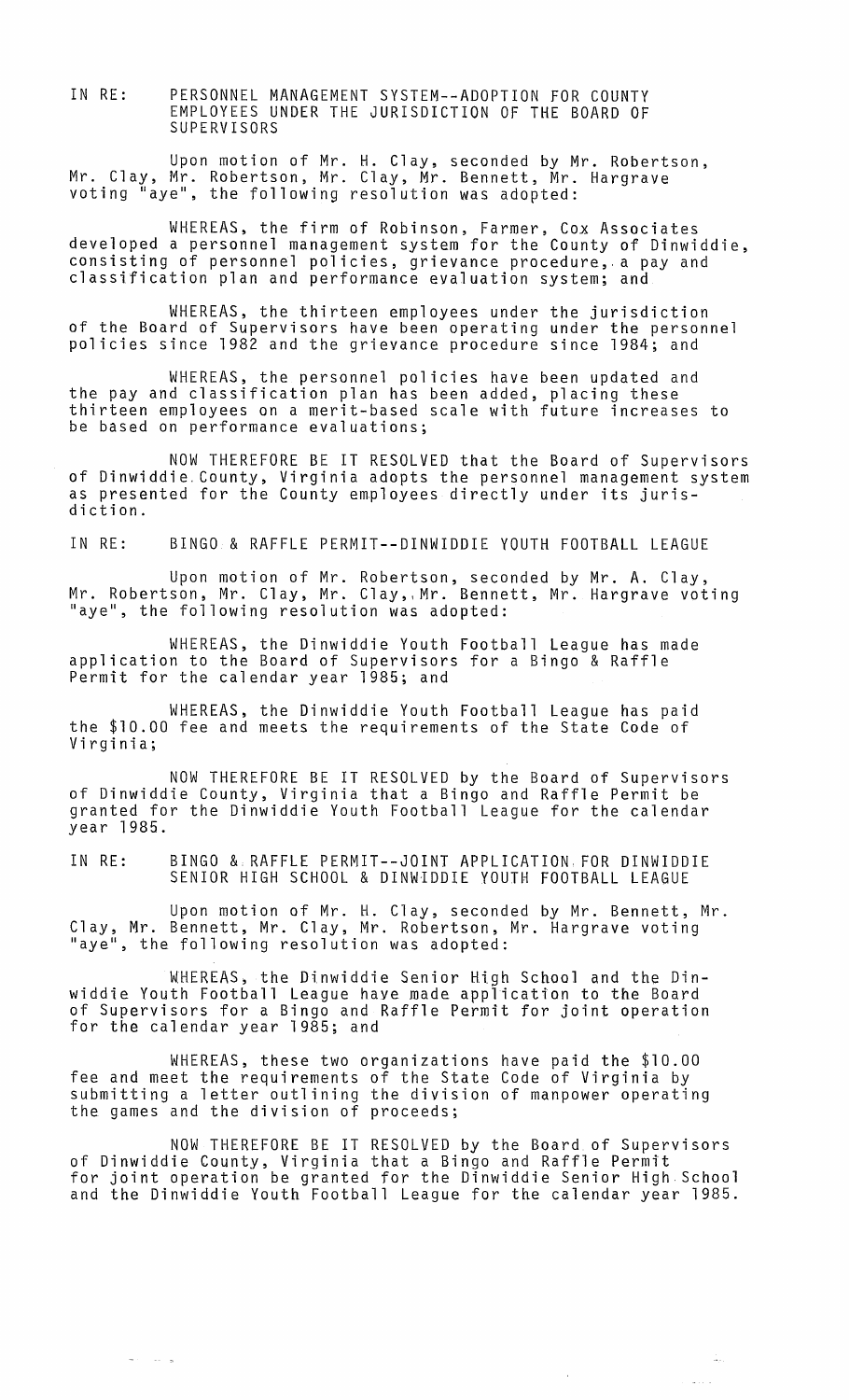IN RE: LITTER CONTROL GRANT--FY 85-86

L\_J

Upon motion of Mr. A. Clay, seconded by Mr. H. Clay, Mr. Clay, Mr. Clay, Mr. Bennett, Mr. Robertson, Mr. Hargrave voting "aye", the following resolution was adopted:

WHEREAS, ·the Board of Supervisors recognizes the existence of a litter problem within the boundaries of Dinwiddie County; and

WHEREAS, the Virginia Litter Control Act of 1976 provides, through the Department of Conservation and Historic Resources, Division of Litter Control, for the allocation of public funds in the form of Grants for the purpose of enhancing local litter control programs; and

WHEREAS, having reviewed and considered the Regulations and the Application covering administration and use of said funds;

NOW THEREFORE BE IT RESOLVED by the Board of Supervisors, Dinwiddie County, Virginia, that they endorse and support the· program indicated in the attached Application Form LC-G-l; and

BE IT FURTHER RESOLVED that the County Administration be authorized to plan, budget, and apply for a Grant which, if approved, will be used to fund said Program; and

BE IT FURTHER RESOLVED THAT THE Board requests the Department of Conservation and Historic Resources, Division of Litter Control, to consider and approve said application and program, said program being in accord with the regulations governing use and expenditure of said funds.

IN RE: EXECUTIVE SESSION

Upon motion of Mr. A. Clay, seconded by Mr. H. Clay, Mr. Clay, Mr. Clay, Mr. Robertson, Mr. Bennett, Mr. Hargrave voting "aye", pursuant to Sec. 2.1-344 (6) of the Virginia Freedom of aye, pursuant to sec. 2.1-344 (0) of the virginia rreeaom of P.M. to discuss legal matters. The meeting reconvened into Open Session at 8:33 P.M.

IN RE: COMMUNITY· DEVELOPMENT BLOCK GRANT--MEMORANDUM OF AGREEMENT WITH DINWIDDIE COUNTY WATER AUTHORITY·

Upon motion of Mr. Robertson, seconded by Mr. H. Clay, Mr. Robertson, Mr. Clay, Mr. Clay, Mr. Bennett, Mr. Hargrave voting "aye", the Chairman was authorized to sign the following Memorandum of Agreement with the Dinwiddie County Water Authority:

This agreement, made this 15th day of May, 1985 by and between ·the Board of Supervisors, Dinwiddie, Virginia, hereinafter called the Board and the Dinwiddie County Water Authority, hereinafter called the Authority.

The Board desires to utilize the Authority to administer the Oak Hill/Piney Beach Utility Construction Grant pursuant to the Board's Agreement with the Virginia Department of Housing and Community Development dated December 21, 1983.

Now, Therefore, the Board and the Authority do hereby agree as follows:

Article I - Statement of Work

The Authority shall administer the Oak Hill/Piney Beach Utility Construction Grant as described in the 1983 Community Improvement Grant Management Manual as developed by the Virginia Department of Housing and Community Development. Specific items of work which shall include direct and indirect costs to the Authority are as follows: